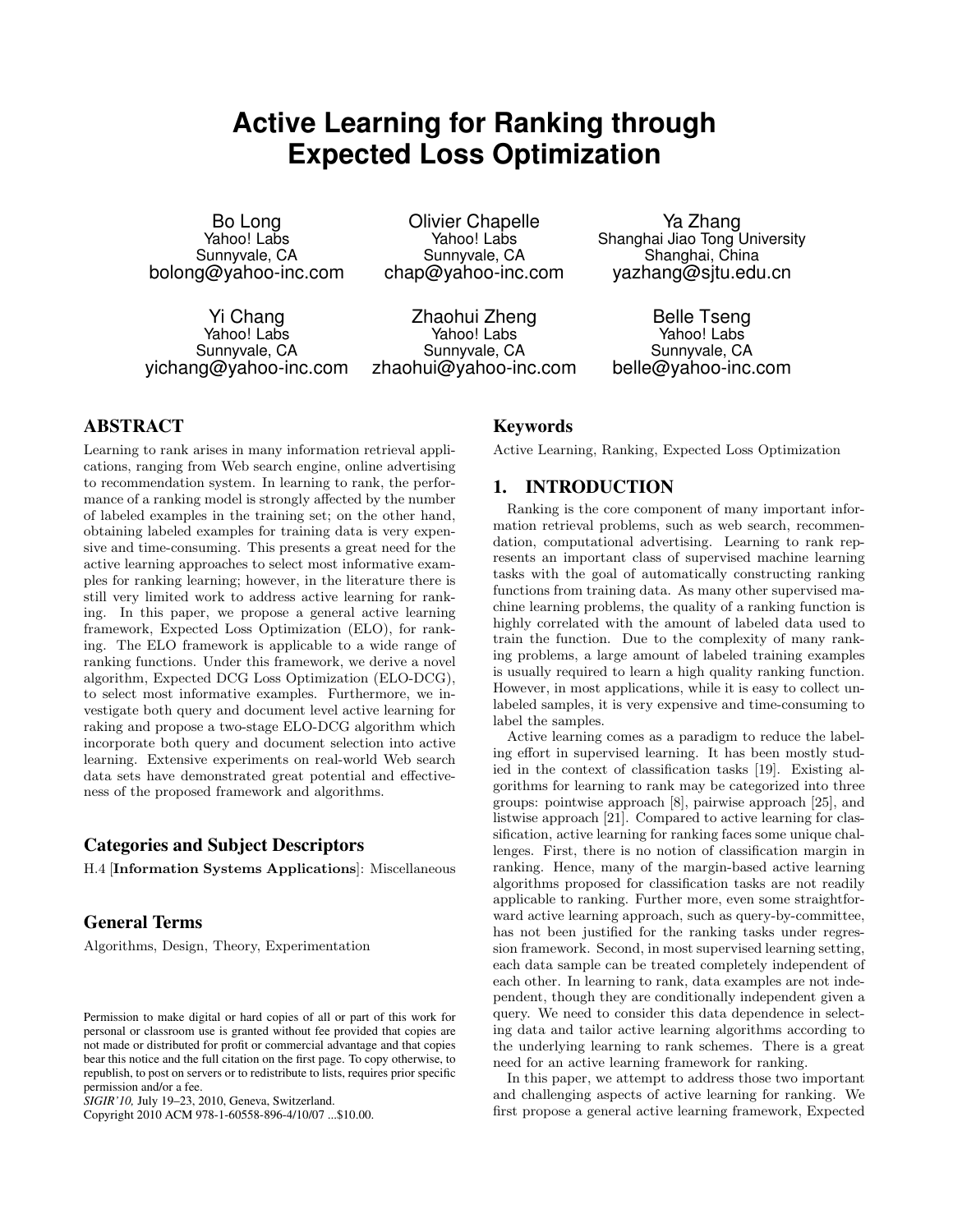Loss Optimization (ELO), and apply it to ranking. The key idea of the proposed framework is that given a loss function, the samples minimizing the expected loss are the most informative ones. Under this framework, we derive a novel active learning algorithm for ranking, which uses function ensemble to select most informative examples that minimizes a chosen loss. For the rest of the paper, we use web search ranking problem as an example to illustrate the ideas and perform evaluation. But the proposed method is generic and may be applicable to all ranking applications. In the case of web search ranking, we minimize the expected DCG loss, one of the most commonly used loss for web search ranking. This algorithm may be easily adapted to other ranking loss such as NDCG or Average Precision. To address the data dependency issue, the proposed algorithm is further extended to a two-stage active learning schema to seamlessly integrate query level and document level data selection.

The main contributions of the paper are summarized as follows.

- We propose a general active learning framework based on expected loss optimization. This framework is applicable to various ranking scenarios with a wide spectrum of learners and loss functions. We also provides a theoretically justified measure of the informativeness .
- Under the ELO framework, we derive novel algorithms to select most informative examples by optimizing the expected DCG loss. Those selected examples represent the ones that the current ranking model is most uncertain about and they may lead to a large DCG loss if predicted incorrectly.
- We propose a two stage active learning algorithm for ranking, which addresses the sample dependence issue by first performing query level selection and then document level selection.

# 2. RELATED WORK

The main motivation for active learning is that it usually requires time and/or money for the human expert to label examples and those resources should not be wasted to label non-informative samples, but be spent on interesting ones.

Optimal Experimental Design [12] is closely related to active learning as it attempts to find a set of points such that the variance of the estimate is minimized. In contrast to this "batch" formulation, the term active learning often refers to an incremental strategy [7].

There has been various types of strategies for active learning that we now review. A comprehensive survey can be found in [20]. The simplest and maybe most common strategy is uncertainty sampling [18], where the active learning algorithm queries points for which the label uncertainty is the highest. The drawback of this type of approach is that it often mixes two types of uncertainties, the one stemming from the noise and the variance. The noise is something intrinsic to the learning problem which does not depend on the size of the training set. An active learner should not spend too much effort in querying points in noisy regions of the input space. On the other hand, the variance is the uncertainty in the model parameters resulting from the finiteness of the training set. Active learning should thus try to minimize this variance and this was first proposed in [7].

In Bayesian terms, the variance is computed by integrating over the posterior distribution of the model parameters. But in practice, it may be difficult or impossible to compute this posterior distribution. Instead, one can randomly sample models from the posterior distribution [9]. An heuristic way of doing so is to use a bagging type of algorithm [1]. This type of analysis can be seen as an extension of the  $Query-By-Commitee$  (QBC) algorithm [14] which has been derived in a noise free classification setting. In that case, the posterior distribution is uniform over the version space – the space of consistent hypothesis with the labeled data – and the QBC algorithm selects points on which random functions in the version space have the highest disagreement.

Another fairly common heuristic for active learning is to select points that once added in the training set are expected to result in a large model change [20] or a large increase in the objective function value that is being optimized [4].

Compared with traditional active learning, there is still limited work on the active learning for ranking. Donmez and Carbonell studied the problem of document selection in ranking [11]. Their algorithm selects the documents which, once added to the training set, are the most likely to result in a large change in the model parameters of the ranking function. They apply their algorithm to RankSVM [17] and RankBoost [13]. Also in the context of RankSVM, [24] suggests to add the most ambiguous pairs of documents to the training set, that is documents whose predicted relevance scores are very close under the current model. Other works based on pairwise ranking include [6, 10]. In case of binary relevance, [5] proposed a greedy algorithm which selects document that are the most likely to differentiate two ranking systems in terms of average precision. Finally, an empirical comparison of document selection strategies for learning to rank can be found in [2].

There are some related works about query sampling. [23] empirically shows that having more queries but less number of documents per query is better than having more documents and less queries. Yang et. al. propose a greedy query selection algorithm that tries to maximize a linear combination of query difficulty, query density and query diversity [22].

# 3. EXPECTED LOSS OPTIMIZATION FOR ACTIVE LEARNING

As explained in the previous section, a natural strategy for active learning is based on variance minimization. The variance, in the context of regression, stems from the uncertainty in the prediction due to the finiteness of the training set. Cohn et. al [7] proposes to select the next instance to be labeled as the one with the highest variance. However, this approach applies only to regression and we aim at generalizing it through the Bayesian expected loss [3].

In the rest of the section, we first review Bayesian decision theory in section 3.1 and then introduce the Expected Loss Optimization (ELO) principle for active learning. In section 3.2 we show that in the cases of classification and regression, applying ELO turns out to be equivalent to standard active learning method. Finally, we present ELO for ranking in section 3.3.

#### 3.1 Bayesian Decision Theory

We consider a classical Bayesian framework to learn a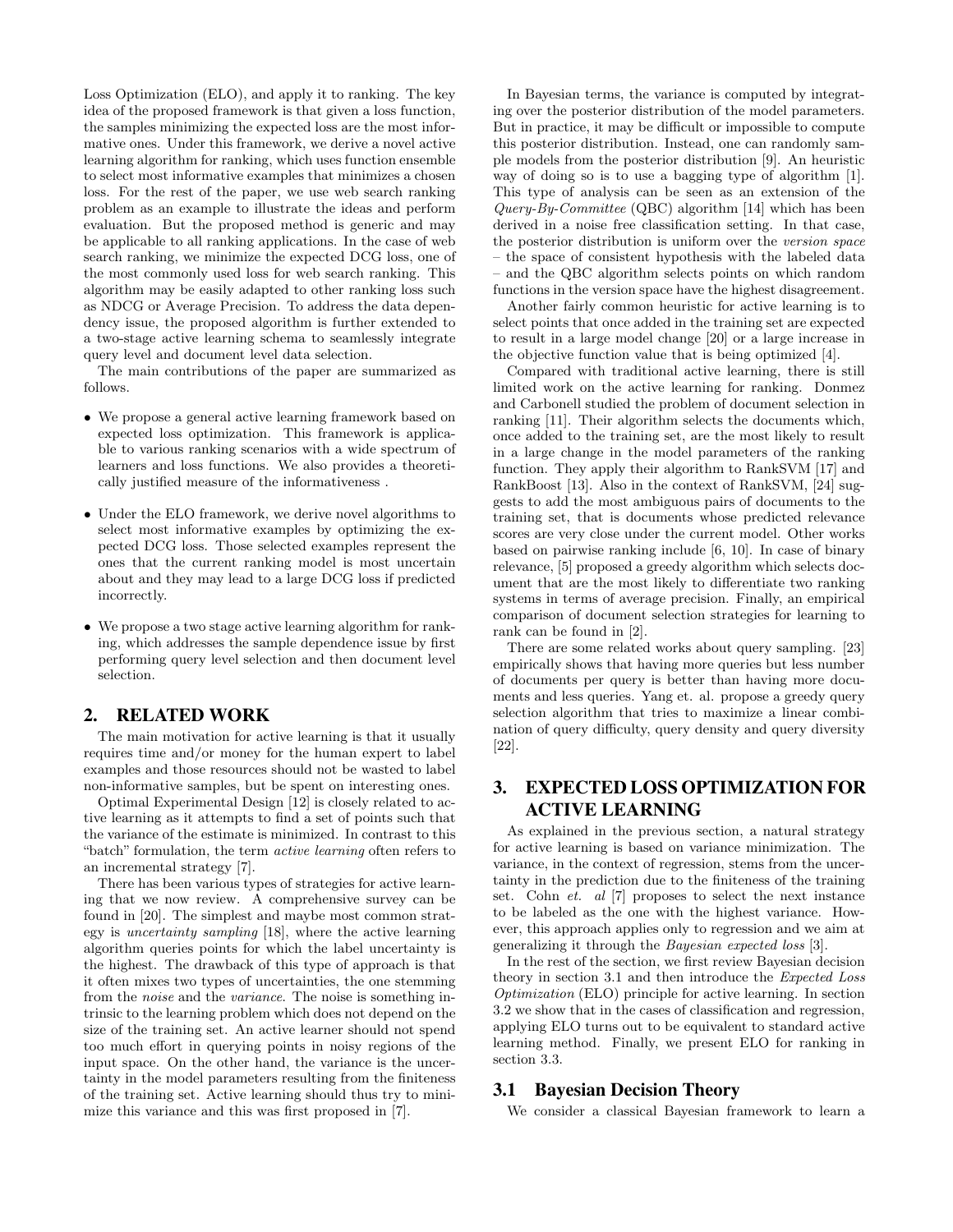function  $f : \mathcal{X} \to \mathcal{Y}$  parametrized by a vector  $\theta$ . The training data D is made of n examples,  $(x_1, y_1), \ldots, (x_n, y_n)$ . Bayesian learning consists in:

- 1. Specifying a prior  $P(\theta)$  on the parameters and a likelihood function  $P(y|x, \theta)$ .
- 2. Computing the likelihood of the training data,  $P(D|\theta) = \sum_{k=0}^{n} P(k)$  $\sum_{i=1}^n P(y_i|x_i, \theta).$
- 3. Applying Bayes rule to get the posterior distribution of the model parameters,  $P(\theta|D) = P(D|\theta)P(\theta)/P(D)$ .
- 4. For a test point x, computing the predictive distribu-For a test point x, computing the prection  $P(y|x, D) = \int_{\theta} P(y|x, \theta) P(\theta|D) d\theta$ .

Note that in such a Bayesian formalism, the prediction is a distribution instead of an element of the output space Y. In order to know which action to perform (or which element to predict), Bayesian decision theory needs a loss function. Let  $\ell(a, y)$  be the loss incurred by performing action a when the true output is  $y$ . Then the Bayesian expected loss is defined as the expected loss under the predictive distribution:

$$
\rho(a) := \int_{y} \ell(a, y) P(y|x, D) dy.
$$
 (1)

The best action according to Bayesian decision theory is the one that minimizes that loss:  $a^* := \arg \min_a \rho(a)$ . Central to our analysis is the expected loss (EL) of that action,  $\rho(a^*)$  or

$$
EL(x) := \min_{a} \int_{y} \ell(a, y) P(y|x, D) dy.
$$
 (2)

This quantity should be understood as follows: given that we have taken the best action  $a^*$  for the input x, and that the true output is in fact given by  $P(y|x, D)$ , what is, in expectation, the loss to be incurred once the true output is revealed?

The overall generalization error (i.e. the expected error on unseen examples) is the average of the expected loss over on unseen examples) is the average of the expected loss over<br>the input distribution:  $\int_x \mathrm{EL}(x)P(x)dx$ . Thus, in order to minimize this generalization error, our active learning strategy consists in selecting the input instance  $x$  to maximize the expected loss:

$$
\arg\max_x \mathbf{EL}(x).
$$

#### 3.2 ELO for Regression and Classification

In this section, we show that the ELO principle for active learning is equivalent to well known active learning strategies for classification and regression. In the cases of regression and classification, the "action" a discussed above is simply the prediction of an element in the output space  $\mathcal{Y}$ .

#### *Regression.*

The output space is  $\mathcal{Y} = \mathbb{R}$  and the loss function is the squared loss  $\ell(a, y) = (a - y)^2$ . It is well known that the prediction minimizing this square loss is the mean of the distribution and that the expected loss is the variance:

$$
\arg\min_{a} \int_{y} (a - y)^{2} P(y|x, D) dy = \mu
$$
  
and 
$$
\min_{a} \int_{y} (a - y)^{2} P(y|x, D) dy = \sigma^{2},
$$

where  $\mu$  and  $\sigma^2$  are the mean and variance of the predictive distribution. So in the regression case, ELO will choose the point with the highest predictive variance which is exactly one of the classical strategy for active learning [7].

#### *Classification.*

The output space for binary classification is  $\mathcal{Y} = \{-1, 1\}$ and the loss is the 0/1 loss:  $\ell(a, y) = 0$  if  $a = y$ , 1 otherwise. The optimal prediction is given according to  $\arg \max_{a \in \mathcal{Y}} P(y =$  $a|x, D)$  and the expected loss turns out to be:

$$
\min(P(y = 1|x, D), P(y = -1|x, D)),
$$

which is maximum when  $P(y = 1|x, D) = P(y = -1|x, D) =$ 0.5, that is when we are completely uncertain about the class label. This uncertainty based active learning is the most popular one for classification which was first proposed in [18].

#### 3.3 ELO for Ranking

In the case of ranking, the input instance is a query and a set of documents associated with it, while the output is a vector of relevance scores. If the query q has  $n$  documents, let us denote by  $X_q := (x_1, \ldots, x_n)$  the feature vectors describing these (query,document) pairs and by  $Y :=$  $(y_1, \ldots, y_n)$  their labels. As before we have a predictive distribution  $P(Y|X_q, D)$ . Unlike active learning for classification and regression, active learning for ranking can select examples at different levels. One is query level, which selects a query with all associated documents  $X_q$ ; the other one is document level, which selects documents  $x_i$  individually.

*Query level.* In the case of ranking, the "action" in ELO framework is slightly different than before because we are not directly interested in predicting the scores, but instead we want to produce a ranking. So the set of actions is the set of permutations of length  $n$  and for a given permutation  $\pi$ , the rank of the *i*-th document  $\pi(i)$ . The expected loss for a given  $\pi$  can thus be written as:

$$
\int_{Y} \ell(\pi, Y) P(Y|X_q, D) dY, \tag{3}
$$

where  $\ell(\pi, Y)$  quantifies the loss in ranking according to  $\pi$  if the true labels are given by  $Y$ . The next section will detail the computation of the expected loss where  $\ell$  is the DCG loss.

As before, the ELO principle for active learning tells us to select the queries with the highest expected losses:

$$
EL(q) := \min_{\pi} \int_{Y} \ell(\pi, Y) P(Y | X_q, D) dY.
$$
 (4)

As an aside, note that the ranking minimizing the loss (3) is not necessarily the one obtained by sorting the documents according to their mean predicted scores. This has already been noted for instance in [26, section 3.1].

*Document level.* Selecting the most informative document is a bit more complex because the loss function in ranking is defined at the query level and not at the document level. We can still use the expected loss (4), but only consider the predictive distribution for the document of interest and consider the scores for the other documents fixed. Then we take an expectation over the scores of the other documents.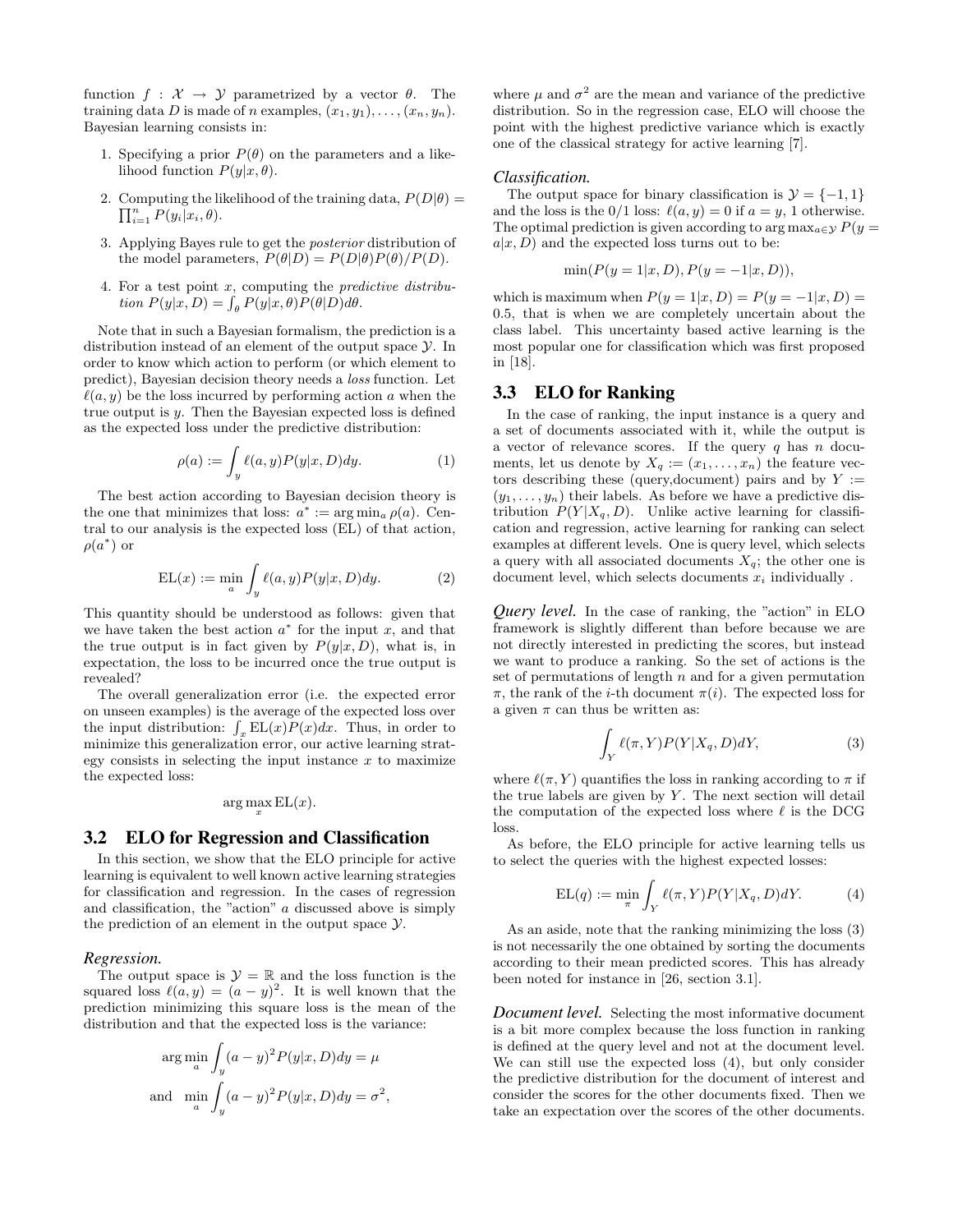This leads to:

$$
EL(q, i) = \int_{Y_i} \min_{\pi} \int_{y_i} \ell(\pi, Y) P(Y | X_q, D) dy_i dY^i, \quad (5)
$$

where  $EL(q, i)$  is the expected loss for query q associated with the *i*-th document and  $Y^i$  is the vector Y after removing yi.

# 4. ALGORITHM DERIVATION

We now provide practical implementation details of the ELO principle for active learning and in particular specifie how to compute equations (4) and (5) in case of the DCG loss.

The difficulty of implementing the formulations of the previous section lies in the fact that the computation of the posterior distributions  $P(y_i|x_i, D)$  and the integrals is in general intractable. For this reason, we instead use an ensemble of learners and replace the integrals by sums over the ensemble. As in [1], we propose to use bootstrap to construct the ensemble. More precisely, the labeled set is subsampled several times and for each subsample, a relevance function is learned. The predictive distribution for a document is then given by the predicted relevance scores by various functions in the ensemble. The use of bootstrap to estimate predictive distributions is not new and there has been some work investigating whether the two procedures are equivalent [16].

Finally note that in our framework we need to estimate the relevance scores. This is why we concentrate in this paper on pointwise approaches for learning to rank since pairwise and listwise approaches would not produce such relevance estimates.

#### 4.1 Query Level Active Learning

If the metric of interest is DCG, the associated loss is the difference between the DCG for that ranking and the ranking with largest DCG:

$$
\ell(\pi, Y) = \max_{\pi'} \text{DCG}(\pi', Y) - \text{DCG}(\pi, Y),\tag{6}
$$

where  $DCG(\pi, Y) = \sum_{i} \frac{2^{y_i} - 1}{\log_2(1 + \pi(i))}$ .

Combining equations (4) and (6), the expected loss for a given  $q$  is expressed as follows:

$$
EL(q) = \int_{Y} \max_{\pi} DCG(\pi, Y) P(Y|X_q, D)dY
$$

$$
- \max_{\pi} \int_{Y} DCG(\pi, Y) P(Y|X_q, D)dY. \quad (7)
$$

The maximum in the first component of the expected loss can easily be found by sorting the documents according to Y. We rewrite the integral in the second component as:

$$
\int_{Y} \text{DCG}(\pi, Y) P(Y|X_q, D) dY
$$
\n
$$
= \sum_{i} \frac{1}{\log_2(1 + \pi(i))} \underbrace{\int_{y_i} (2^{y_i} - 1) P(y_i|x_i, D) dy_i}_{:= t_i}, \quad (8)
$$

with which the maximum can now be found by sorting the  $t_i$ .

The pseudo-code for selecting queries based on equation (7) is presented in algorithm 1. The notations and definitions are as follows:

- G is the gain function defined as  $G(s) = 2<sup>s</sup> 1$ .
- The notation  $\langle \cdot \rangle$  means average. For instance,  $\langle d_i \rangle =$  $\frac{1}{N} \sum_{i=1}^{N} d_i$ .
- BDCG is a function which takes as input a set of gain values and returns the corresponding best DCG:

$$
BDCG({g_j}) = \sum_j \frac{g_j}{\log_2(1 + \pi^*(j))},
$$

where  $\pi^*$  is the permutation sorting the  $g_j$  in decreasing order.

| Algorithm 1 Query Level ELO-DCG Algorithm                               |                                                              |  |  |  |
|-------------------------------------------------------------------------|--------------------------------------------------------------|--|--|--|
| <b>Require:</b> Labeled set $\mathcal{L}$ , unlabeled set $\mathcal{U}$ |                                                              |  |  |  |
| for $i=1,\ldots,N$ do                                                   | $N$ =size of the ensemble                                    |  |  |  |
| Subsample $L$ and learn a relevance function                            |                                                              |  |  |  |
| $s_i^* \leftarrow$ score predicted by that function on the j-th doc-    |                                                              |  |  |  |
| ument in $U$ .                                                          |                                                              |  |  |  |
| end for                                                                 |                                                              |  |  |  |
| for $q=1,\ldots,Q$ do                                                   | $Q =$ number of queries in U                                 |  |  |  |
| $\mathcal{I} \leftarrow$ documents associated to q                      |                                                              |  |  |  |
| for $i=1,\ldots,N$ do                                                   |                                                              |  |  |  |
| $d_i \leftarrow \text{BDCG}(\{G(s_i)\}_{i \in \mathcal{I}})$            |                                                              |  |  |  |
| end for                                                                 |                                                              |  |  |  |
| $t_j \leftarrow \langle G(s_i^i) \rangle$                               |                                                              |  |  |  |
| $d \leftarrow BDCG({t_i}_{i \in \mathcal{I}})$                          |                                                              |  |  |  |
| $EL(q) \leftarrow \langle d_i \rangle - d$                              |                                                              |  |  |  |
| end for                                                                 |                                                              |  |  |  |
|                                                                         | Select the queries q which have the highest values $EL(q)$ . |  |  |  |
|                                                                         |                                                              |  |  |  |

#### 4.2 Document Level Active Learning

Combining equations (5) and (6), the expected loss of the i-th document is expressed as:

$$
EL(q, i) = \int_{Y^i} \left[ \int_{y_i} \max_{\pi} \text{DCG}(\pi, Y) P(Y | X_q, D) dy_i - \max_{\pi} \int_{y_i} \text{DCG}(\pi, Y) P(Y | X_q, D) dy_i \right] dY^i, \quad (9)
$$

which is similar to equation (7) except that the uncertainty is on  $y_i$  instead of the entire vector Y and that there is an outer expectation on the relevance values for the other documents. The corresponding pseudo-code is provided in algorithm 2.

#### 4.3 Two-stage Active Learning

Both query level and document level active learning have their own drawbacks. Since query level active learning selects all documents associated with a query, it is tend to include non-informative documents when there are a large number of documents associated with each query. For example, in Web search applications, there are large amount of Web documents associated for a query; most of them are non-informative, since the quality of a ranking function is mainly measured by its ranking output on a small number of top ranked Web documents. On the other hand, document level active learning selects documents individually. This selection process implies unrealistic assumption that documents are independent, which leads to some undesirable results. For example, an informative query could be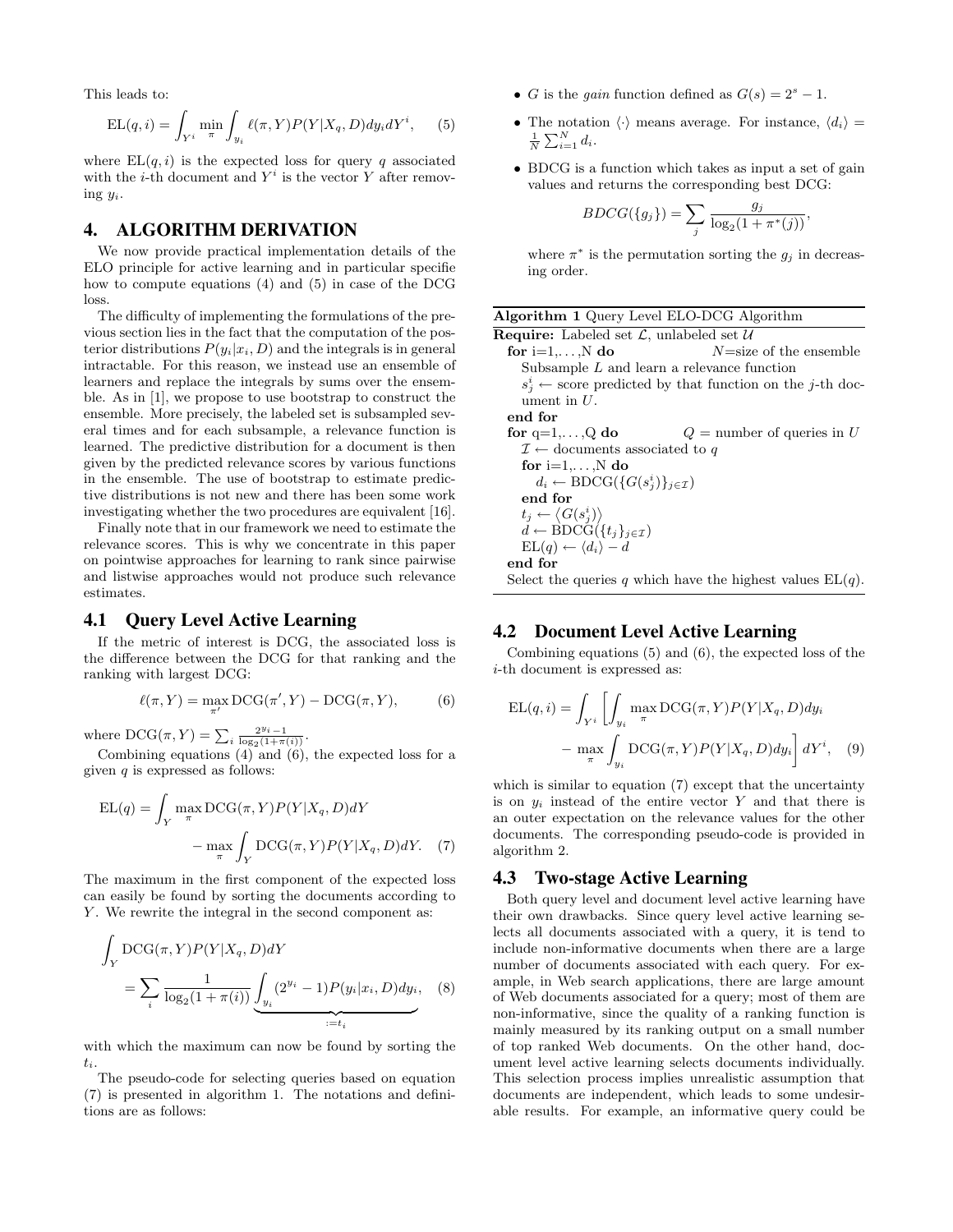missed if none of its documents is selected; or only one document is selected for a query, which is not a good example in ranking learning.

Therefore, it is natural to combine query level and document level into two-stage active learning. A realistic assumption for ranking data is that queries are independent and the documents are independent given on a query. Based on this assumption, we propose the following two-stage ELO-DCG algorithm: first, applying Algorithm 1 to select most informative queries; then, applying Algorithm 2 to select the most informative queries for each selected query.

## 5. EXPERIMENTAL EVALUATION

As a general active learning algorithm for ranking, ELO-DCG can be applied to a wide range of ranking applications. In this section, we apply different versions of ELO-DCG algorithms to Web search ranking to demonstrate the properties and effectiveness of our algorithm. We denote query level, document level, and two-stage ELO-DCG algorithms as ELO-DCG-Q, ELO-DCG-D, and ELO-DCG-QD, respectively.

#### 5.1 Data Sets

We use Web search data from a commercial search engine. The data set consists of a random sample of about 10,000 queries with about half million Web documents. Those query-document pairs are labeled using a five-grade labeling scheme: {Bad, Fair, Good, Excellent, Perfect}.

For a query-document pair  $(q; d)$ , a feature vector x is generated and the features generally fall into the following three categories. Query features comprise features dependent on the query  $q$  only and have constant values across all the documents, for example, the number of terms in the query, whether or not the query is a person name, etc. Document features comprise features dependent on the document d only and have constant values across all the queries, for example, the number of inbound links pointing to the document, the amount of anchor-texts in bytes for the document,

| Data set    | Number of examples |
|-------------|--------------------|
| base set 2k | $\sim$ 2,000       |
| base set 4k | $\sim 4,000$       |
| base set 8k | $\sim 8,000$       |
| AL set      | $\sim$ 160,000     |
| test set    | $\sim$ 180,000     |

Table 1: Sizes of the five data sets.

and the language identity of the document, etc. Querydocument features comprise features dependent on the relation of the query q with respect to the document d, for example, the number of times each term in the query  $q$  appears in the document d, the number of times each term in the query  $q$  appears in the anchor-texts of the document  $d$ , etc. We selected about five hundred features in total.

We randomly divide this data set into three subsets, base training set, active learning set, and test set. From the base training set, we randomly sample four small data sets to simulate small size labeled data sets  $\mathcal{L}$ . The active learning data set is used as a large size unlabeled data set  $\mathcal U$  from which active learning algorithms will select the most informative examples. The true labels from active learning set are not revealed to the ranking learners unless the examples are selected for active learning. The test set is used to evaluate the ranking functions trained with the selected examples plus base set examples. We kept test set large to have rigorous evaluations on ranking functions. The sizes of those five data sets are summarized in Table 1.

#### 5.2 Experimental Setting

For the learner, we use Gradient Boosting Decision Tree (GBDT) [15].

The input for ELO-DCG algorithm is a base data set  $\mathcal L$ and the AL data set  $U$ . The size of the function ensemble is set as 8 for all experiments. ELO-DCG algorithm selects top  $m$  informative examples; those  $m$  examples are then added to the base set to train a new ranking function; the performance of this new function is then evaluated on the test set. Each algorithm with each base set is tested on 14 different  $m$ , ranging from 500 to 80,000. For every experimental setting, 10 runs are repeated and in each run the base set is re-sampled to generate a new function ensemble.

For the performance measure for ranking models, we select to use DCG-k, since users of a search engine are only interested in the top-k results of a query rather than a sorted order of the entire document collection. In this study, we select k as 10. The average DCG of 10 runs is reported for each experiment setting.

# 5.3 Document Level Active Learning

We first investigate document level active learning, since documents correspond to basic elements to be selected in the traditional active learning framework. We compare document level ELO-DCG algorithm with random selection (denoted by Random-D) and a classical active learning approach based on Variance Reduction (VR) [7], which selects document examples with largest variance on the prediction scores.

Figure 1 compares the three document level active learning methods in terms of DCG-10 of the resulting ranking functions on the test set. Those ranking functions are trained with base data set and the selected examples. X-axis de-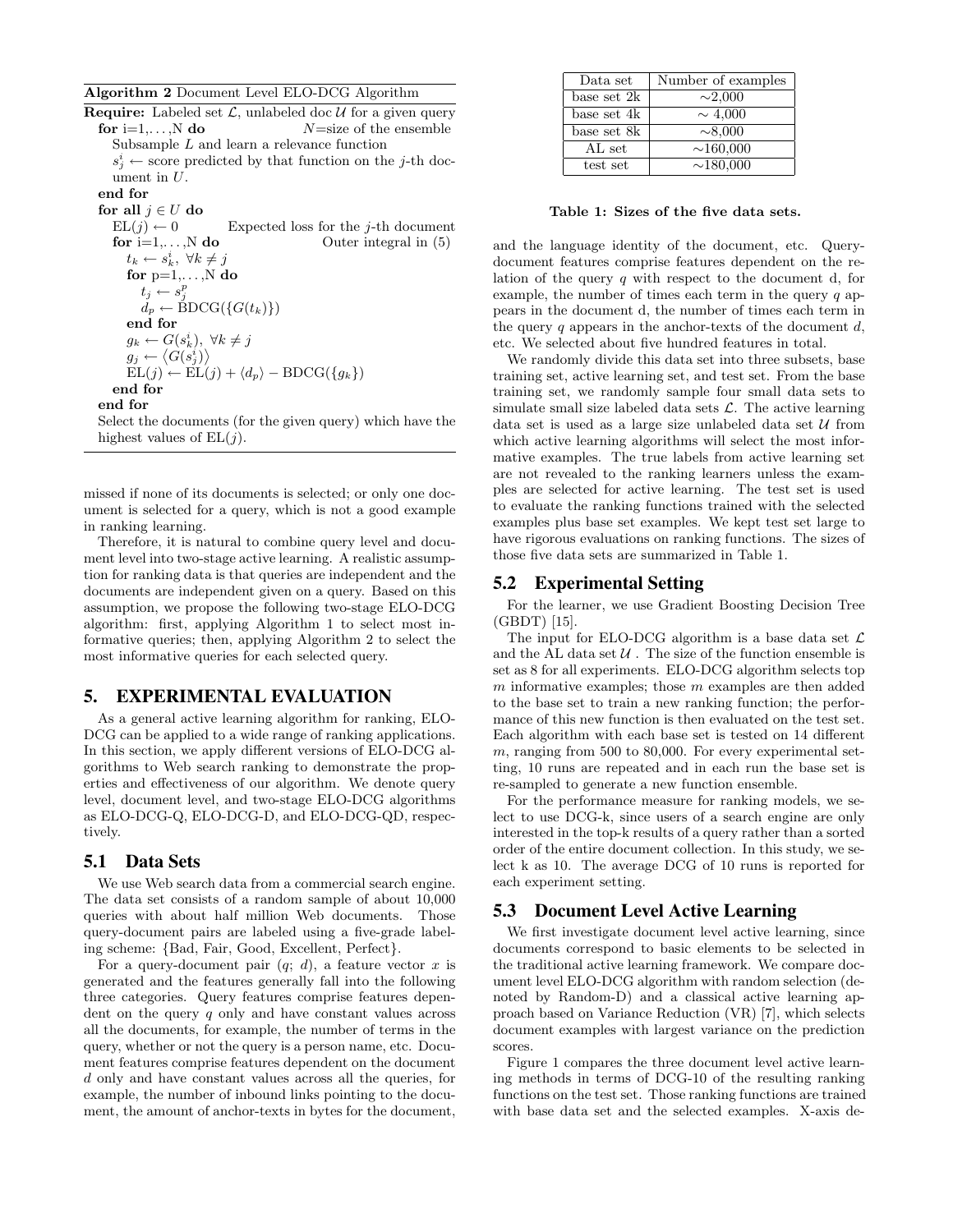

Figure 1: DCG comparison of document level ELO-DCG, variance reduction based document selection, and random document selection with base sets of sizes 2k,4k, and 8k shows that ELO-DCG algorithm outperforms the other two document selection methods at various sizes of selected examples.

notes number of examples selected by the active learning algorithm. For all three methods, the DCG increases with the number of added examples. This agrees with the intuition that the quality of a ranking function is positively correlated with the number of examples in the training set. ELO-DCG consistently outperforms the other two methods. An possible explanation is that ELO-DCG optimizes the expected DCG loss that is directly related to the objective function DCG-10 used to evaluate the ranking quality; on the other hand, VR reduces the score variance that is not directly related to the objective function. In fact, VR performs even worse than random document selection when the size of the selected example is small. An advantage of the ELO-DCG algorithm is its capability to optimize directly based on the ultimate loss function to measure ranking quality.

## 5.4 Query Level Active Learning

In this section, we show that query level ELO-DCG algorithm effectively selects informative queries to improve the learning to rank performance. Since traditional active learning approaches cannot directly applied to query selection in ranking, we compare it with random query selection (denoted by Random-Q) used in practice.

Figure 2 shows the DCG comparison results. we observe that for all three base sets, ELO-DCG performs better than random selection for all different sample sizes (from 500 to 80,000) that are added to base sets. Moreover, ELO-DCG converges much faster than random selection, i.e., ELO-DCG attains the best DCG that the whole AL data set can attain with much less examples added to the train data.

## 5.5 Two-stage Active Learning

In this section, we compare two-stage ELO-DCG algorithm with other two two-stage active learning algorithms. One is two-stage random selection, i.e. random query selection followed by random document selection for each query. The other one is a widely used approach in practice, which first randomly selects queries and then select top k relevant documents for each query based on current ranking functions (such as top k Web sites returned by the current search engine)[23]. In our experimental setting, this approach corresponds to randomly query selection followed by selecting k documents with highest mean relevance scores within each selected query. We denote this approach as top-K. In all three two-stage algorithms, we simply fix the number of documents per query at 15 based on the results from [23].

Figure 3 shows the DCG comparison results for two-stage active learning. We observe that among all three base sets, ELO-DCG performs the best and top-K performs the second. This result demonstrates that two-stage OLE-DCG effectively select most informative documents for most informative queries. A possible reason that top-K performs better than random selection is that top-k selects more perfect and excellent examples. Those examples contribute more to DCG than bad and fair examples.

We have observed that ELO-DCG algorithms perform best in all three active learning scenarios, query level, document level, and two stage active learning. Next, we compare three versions of ELO-DCG with each other.

Figure 4 shows DCG comparisons of two-stage ELO-DCG, query level ELO-DCG, and document level ELO-DCG. We observe that for all three based sets, two stage ELO-DCG performs best. The reason that two-stage algorithm performs best may root in its reasonable assumption for the ranking data: queries are independent; the documents are conditionally independent given a query. On the other hand, the document level algorithm makes the incorrect assumption about document independence and may miss informative information at the query level; the query level algorithm selects all documents associated with a query, which are not all informative.

## 5.6 Cost reduction of Two-stage ELO-DCG Algorithm

In this section, we show the reduction in labeling cost achieved by ELO-DCG compared with the widely used top-K approach in practice.

In Table 2, the saturated size means that when the examples of this size are selected and added back to the base set to train a ranking function, the performance of the learned ranking function is equivalent to the ranking function trained with all active learning data. From the first row of Table 2, we observe that for the base set of size 2k, 64k is the saturated size for two-stage ELO-DCG algorithm and 80k is the saturated size for top-K approach; hence, 64k selected examples from two-stage ELO-DCG algorithm is equivalent to 80k selected examples from top-K approach. This means that two-stage ELO-DCG algorithm can reduce the cost by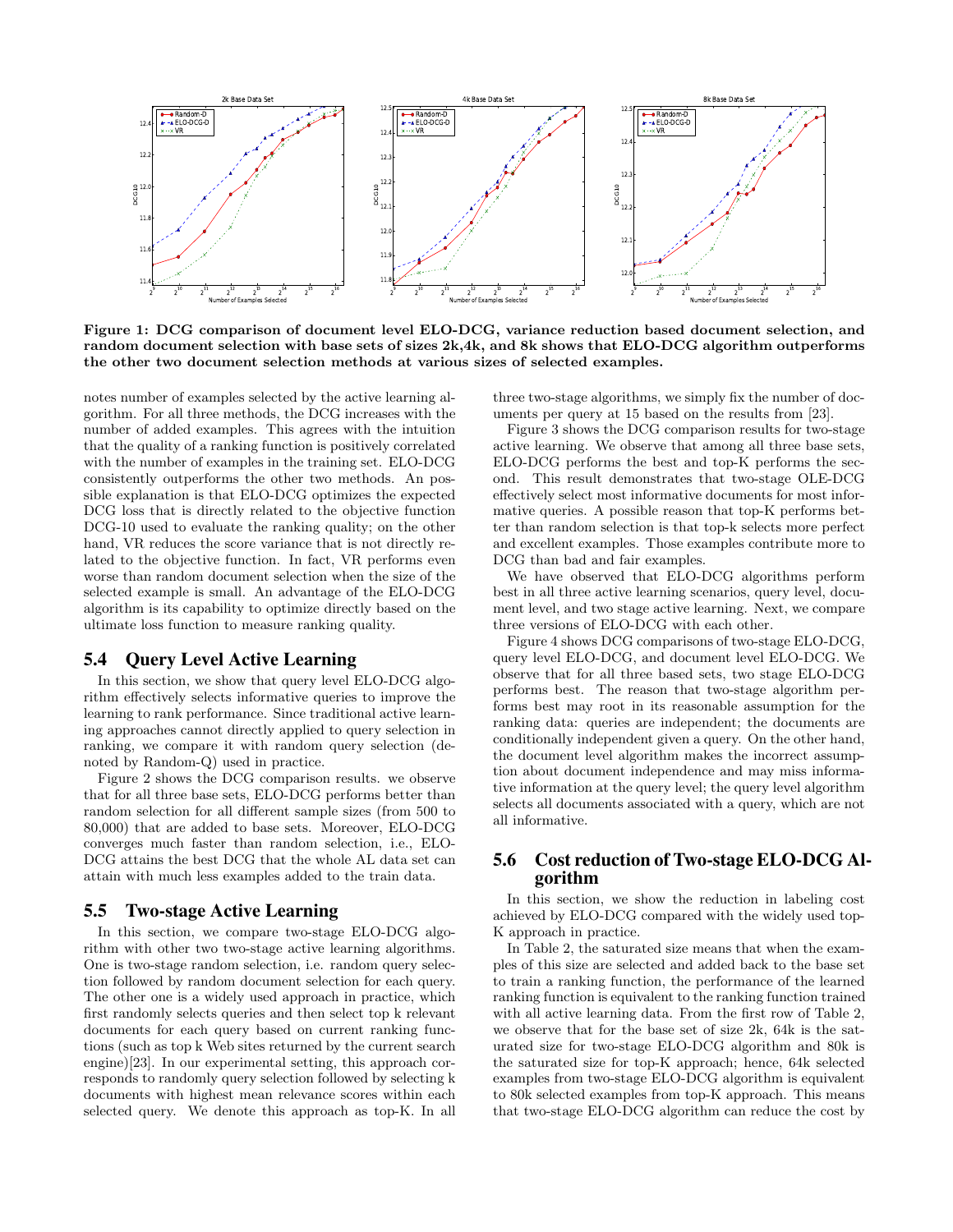

Figure 2: DCG comparisons of query level ELO-DCG and random query selection with base sets of sizes 2k,4k, and 8k shows that ELO-DCG algorithm outperforms random selection at various sizes of selected examples.



Figure 3: DCG comparisons of two-stage ELO-DCG, two-stage random selection, and top-K selection with base set 2k,4k, and 8k shows that ELO-DCG algorithm performs best.

20%. The largest percentage of cost reduced, 64%, is from base set 8k.

#### 6. CONCLUSIONS

We propose a general expected loss optimization framework for ranking, which is applicable to active learning scenarios for various ranking learners. Under ELO framework, we derive novel algorithms, query level ELO-DCG and document level ELO-DCG, to select most informative examples to minimize the expected DCG loss. We propose a two stage active learning algorithm to select the most effective examples for the most effective queries. Extensive experiments on real-world Web search data sets have demonstrated great potential and effectiveness of the proposed framework and algorithms.

# 7. REFERENCES

- [1] N. Abe and H. Mamitsuka. Query learning strategies using boosting and bagging. In Proceedings of the Fifteenth International Conference on Machine Learning. Morgan Kaufmann Publishers Inc., 1998.
- [2] J. A. Aslam, E. Kanoulas, V. Pavlu, S. Savev, and E. Yilmaz. Document selection methodologies for efficient and effective learning-to-rank. In SIGIR '09: Proceedings of the 32nd international ACM SIGIR conference on Research and development in information retrieval, pages 468–475. ACM, 2009.
- [3] J. Berger. Statistical decision theory and Bayesian analysis. Springer, 1985.
- [4] C. Campbell, N. Cristianini, and A. Smola. Query learning with large margin classifiers. In Proceedings of the Seventeenth International Conference on Machine Learning, pages 111–118. Morgan Kaufmann, 2000.
- [5] B. Carterette, J. Allan, and R. Sitaraman. Minimal test collections for retrieval evaluation. In Proceedings of the 29th annual international ACM SIGIR conference on Research and development in information retrieval. ACM, 2006.
- [6] W. Chu and Z. Ghahramani. Extensions of gaussian processes for ranking: semi-supervised and active learning. In Nips workshop on Learning to Rank, 2005.
- [7] D. A. Cohn, Z. Ghahramani, and M. I. Jordan. Active learning with statistical models. In G. Tesauro, D. Touretzky, and T. Leen, editors, Advances in Neural Information Processing Systems, volume 7, pages 705–712. The MIT Press, 1995.
- [8] D. Cossock and T. Zhang. Subset ranking using regression. In Proc. Conf. on Learning Theory, 2006.
- [9] I. Dagan and S. P. Engelson. Committee-based sampling for training probabilistic classifiers. In In Proceedings of the Twelfth International Conference on Machine Learning, pages 150–157. Morgan Kaufmann, 1995.
- [10] P. Donmez and J. Carbonell. Active sampling for rank